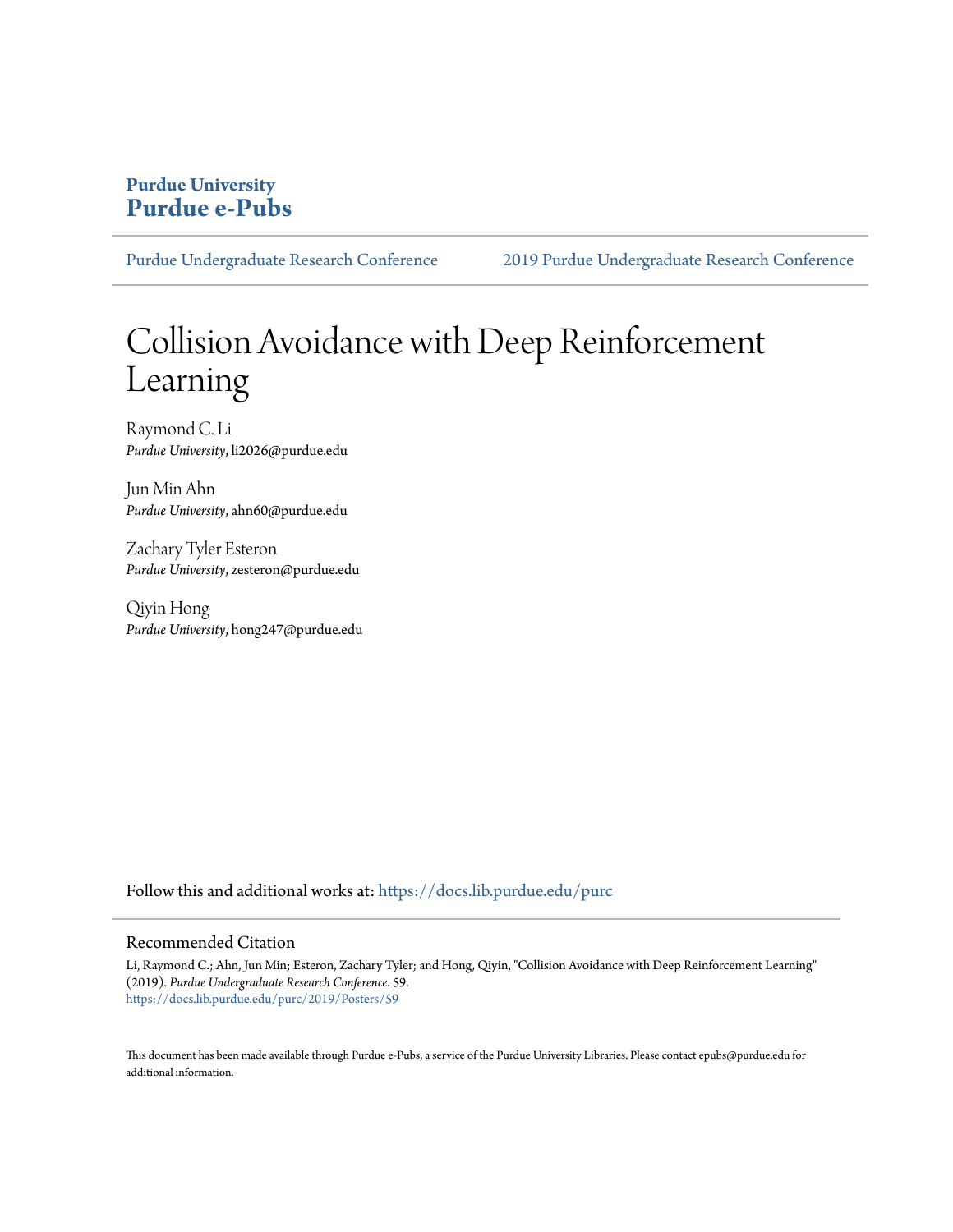## Collision Avoidance with Deep Reinforcement Learning

Jun Min Ahn, Zachary Tyler Esteron, Qiyin Hong, Raymond Li

May 3, 2019

## 1 Abstract

In the past decade, learning algorithms developed to play video games better than humans have become more common. Google's DeepMind Technologies developed learning algorithms that could play Atari video games and also demonstrated their famous AlphaGo algorithm which outperformed professional Go players. However, little research has been done on learning algorithms developed to complete the particularly difficult single-player games. In particular, much further research could be done on developing learning algorithms for mechanically challenging games such as "bullet hell" games. We believe that agents could learn to efficiently evade obstacles utilizing deep reinforcement learning. The purpose of this study is to understand how to create such an efficient evasion algorithm. The deep learning model utilized is a convolutional neural network trained with a variant of the Q-learning algorithm. The model is given positional coordinate data and bullet location data as its input and outputs a value function to determine the best following action. The agent controls the directional inputs of the game's user avatar and its inputs, or actions, are modeled as a two-dimensional Markov decision process. The agent uses the game's internal score and the amount of time its user avatar avoids being hit by obstacles as its target and experiments with its inputs each episode to increase the maximum reward. Each training episode is reset when the user avatar is hit by the bullets.

## 2 Introduction

Reinforcement learning algorithms are developed to understand the best answer to an environment. The environment is the world which the agent, the algorithm, "sees". Within this context, an ideal environment would be one where the agent is given all information about the game that a human player would have access to. Just as humans can see all the bullet locations and their trajectories, an agent would ideally have access to the same information. Then, the agent would utilize a reward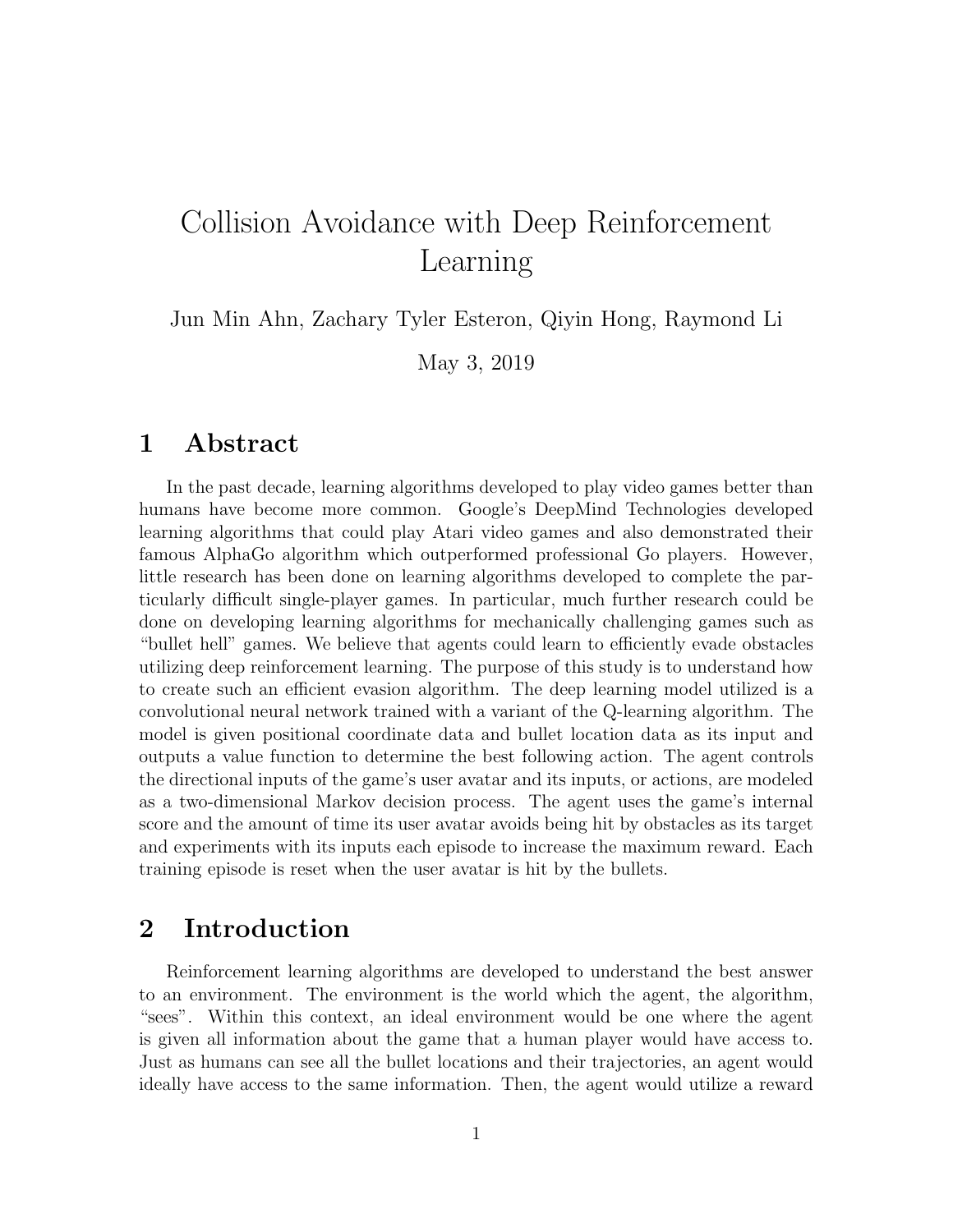

Figure 1: Block diagram of Reinforcement Learning algorithm.

system developed by the programmer to decide on its best next action. The reward system takes feedback from the agent's actions and is returned by the environment [1] [3]. The reward is the value that the agent tries to maximize which is the score in the game.

## 3 Objective

Touhou is a two-dimensional bullet-hell game in which the main objective is to traverse each level while avoiding various dangers such as enemies and the bullets they shoot. The problems tackled by this project, therefore, involve developing an agent that can act in different situations and transforming the game state into an environment that an agent can read and process. The objective of this project is to develop a learning algorithm that is capable of efficiently evading within the game and thereby maximize the score achieved by the agent and increase the time the agent can survive in the game.

## 4 Methods

#### 4.1 Setup - Developing the Environment

When attempting to develop the environment for our reinforcement learning algorithm, we first used an application called Touhou Toolkit to extract the game files and change the sprites to have uniform colors. We changed enemies and bullets into black, we changed the background to white/gray, and the agent hitbox to red.

Using a program called Cheat Engine, we were able to locate the value for position data for the agent, death counter, and the current score of the agent in memory. After a few trials, we found that the position of the agent and the deaths were always a fixed offset from the program call and the score would always change. We decided not to use the score as the reward, not only because we would have to relocate the score using Cheat Engine after each run, but also because the score would change based on many factors in the game such as where the agent was, the time it took for the agent to destroy the target, whether the agent was able to pick up a power-up that was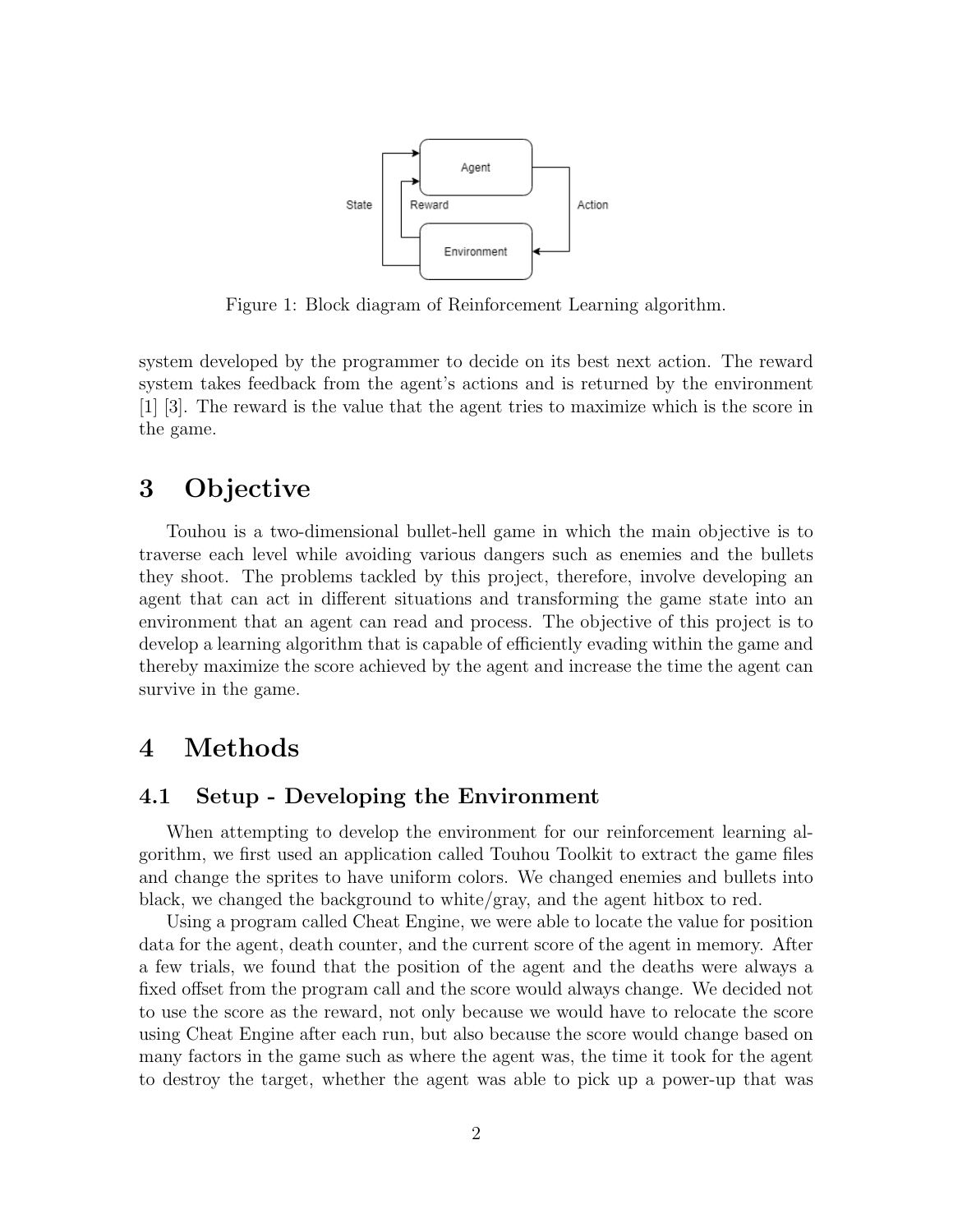

Figure 2: The sprites of the game before and after the sprites were changed for easier analysis by a computer program.

| Address     | Value       | Previous    |
|-------------|-------------|-------------|
| 004BDCA0    | 276         | 287.9656372 |
| $004$ BDCA4 | 320         | 362.7107544 |
| 004BDEEC    | 252         | 263.9656372 |
| 004BDEF0    | 320         | 362.7107544 |
| 004BE138    | 300         | 311.9656372 |
| 004BE13C    | 320         | 362.7107544 |
| 004BE408    | 244         | 255.9656372 |
| 004BE40C    | 304         | 346.7107544 |
| 004BE420    | 243.1750031 | 255.1406403 |
| 004BE424    | 303.1749878 | 345.8857422 |
| 004BE42C    | 244.8249969 | 256.7906494 |
| 004BE430    | 304.8250122 | 347.5357666 |
| 004BE438    | 242.6000061 | 254.5656433 |
| 004BE43C    | 302.6000061 | 345.3107605 |
| 004BE444    | 245.3999939 | 257.3656311 |
| 004BE448    | 305.3999939 | 348.1107483 |
| 004BE450    | 232         | 243.9656372 |
| 004BE454    | 292         | 334.7107544 |

Figure 3: Memory locations of the player's position

dropped, etc. This would cause the agent's score to vary by a great deal even if the agent took effectively the same path. Since our main goal in this project is to teach the agent to evade, not to maximize the score in this game, it would be detrimental to the agent's learning to use the game's score as its primary reward function.

After figuring out the memory locations, we used a python library called Read-WriteMemory to read the memory at those specific addresses.

The next step was to find ways to control the game. To do that, we used the ctypes library to simulate direct key inputs from the keyboard. Using these direct inputs, we were able to code macro keys to start and restart the game and allow our python program to fully control where the agent goes. We could also change the speed at which the game would run so that our algorithm had sufficient time to analyze and submit key inputs. In each of these methods below, we gave the agent two actions to choose from, to move either left or right.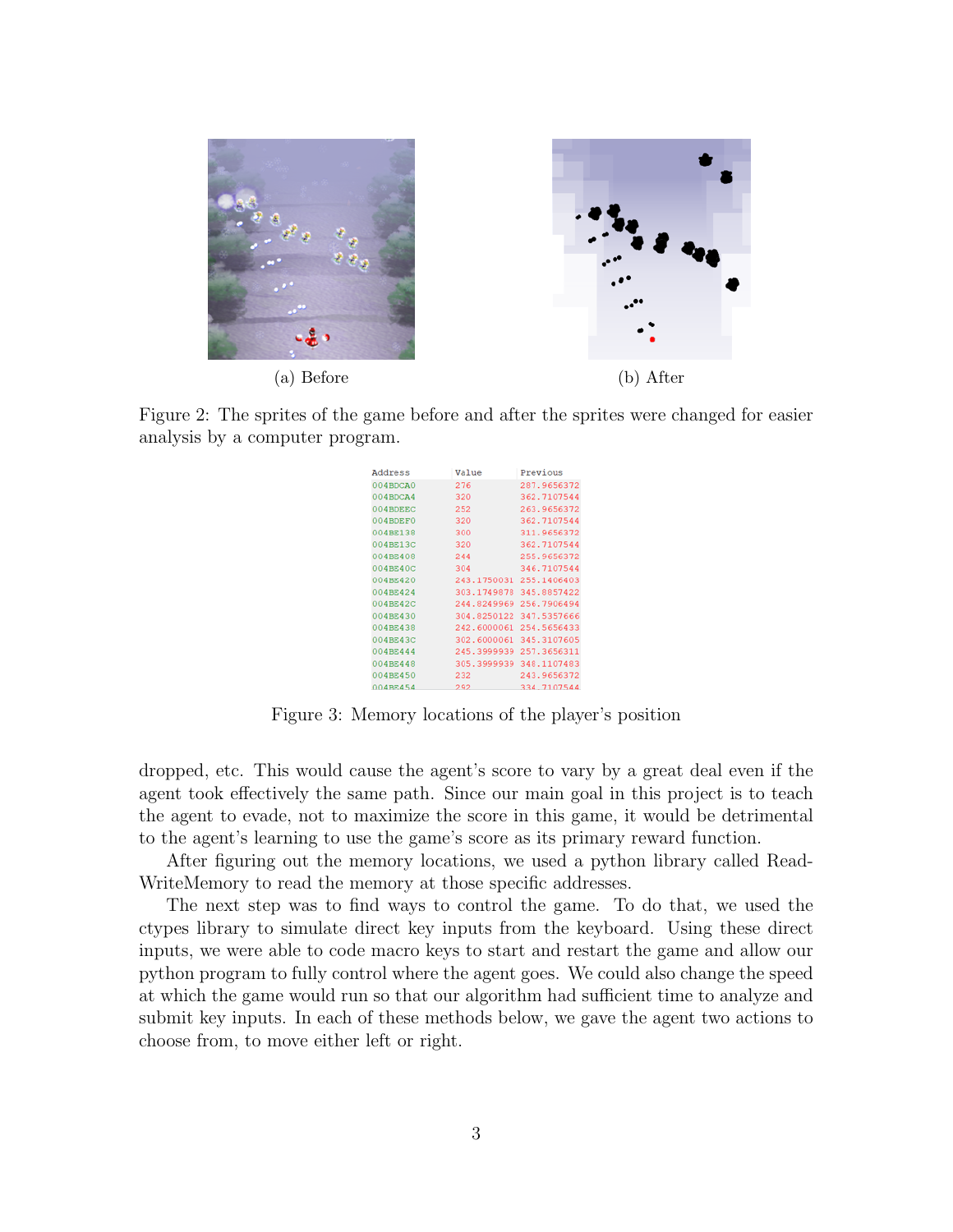```
ProofD = rwm.GetProcessIdByName('Th07.exe');hProcess = rwm. OpenProcess (ProcID)x = rwm.ReadProcessMemory(hProcess, 0x004be498)
deaths = rwm.ReadProcessMemory(hProcess, 0x01345e3c)
```
Figure 4: Functions to grab memory information

```
def pressKey(hexKeyCode):
   extra = cypes.c ulong(0)ii_ = Input_I()
   ii .ki = KeyBdInput( 0, hexKeyCode, 0x0008, 0, ctypes.pointer(extra) )
   x = Input(ctypes.c\_ulong(1), ii_ )ctypes.windll.user32.SendInput(1, ctypes.pointer(x), ctypes.sizeof(x))
def releaseKey(hexKeyCode):
   extra = ctypes.c\_ulong(0)ii_ = Input_I()
   ii_.ki = KeyBdInput(0, hexKeyCode, 0x0008 | 0x0002, 0,
ctypes.pointer(extra))
   x = Input(ctypes.culong(1), ii)ctypes.windll.user32.SendInput(1, ctypes.pointer(x), ctypes.sizeof(x))
```
Figure 5: Functions to to simulate direct key inputs

#### 4.2 Method 1 - Proximity Detection

We had our environment capture a portion of the screen to analyze the game visually. After capturing a portion of the screen, a red mask was run through the image to filter for the agent and a black mask was run to filter for the bullets. Through a Hough Circle Transform, we were able to find the agent's center and transfer that data to the agent. Then, a proximity detection algorithm was used to detect bullets near the agent.

The proximity detection algorithm draws lines coming out of the agent. The agent is given the maximum reward if no bullets interrupt the lines coming out of the agent. If a bullet interrupts the line, then the reward is decreased by the distance the lines is interrupted and the agent would act accordingly. A total of 16 lines are drawn around the agent. By creating such a reward system, we believed we could create a system that would incentivize the agent to move away from the bullets so as to maximize the reward gained.

To train this agent, we started the exploration rate at 1 and decayed this rate by a factor of 0.995 during every single generation with the limit set at 1000 generations. This way, the agent would start out by making more random actions and after testing certain strategies, it would converge to the best method that was found during learning. If we found that it wasn't converging to a solution that is optimal, then we would restart the program, again with a higher exploration rate.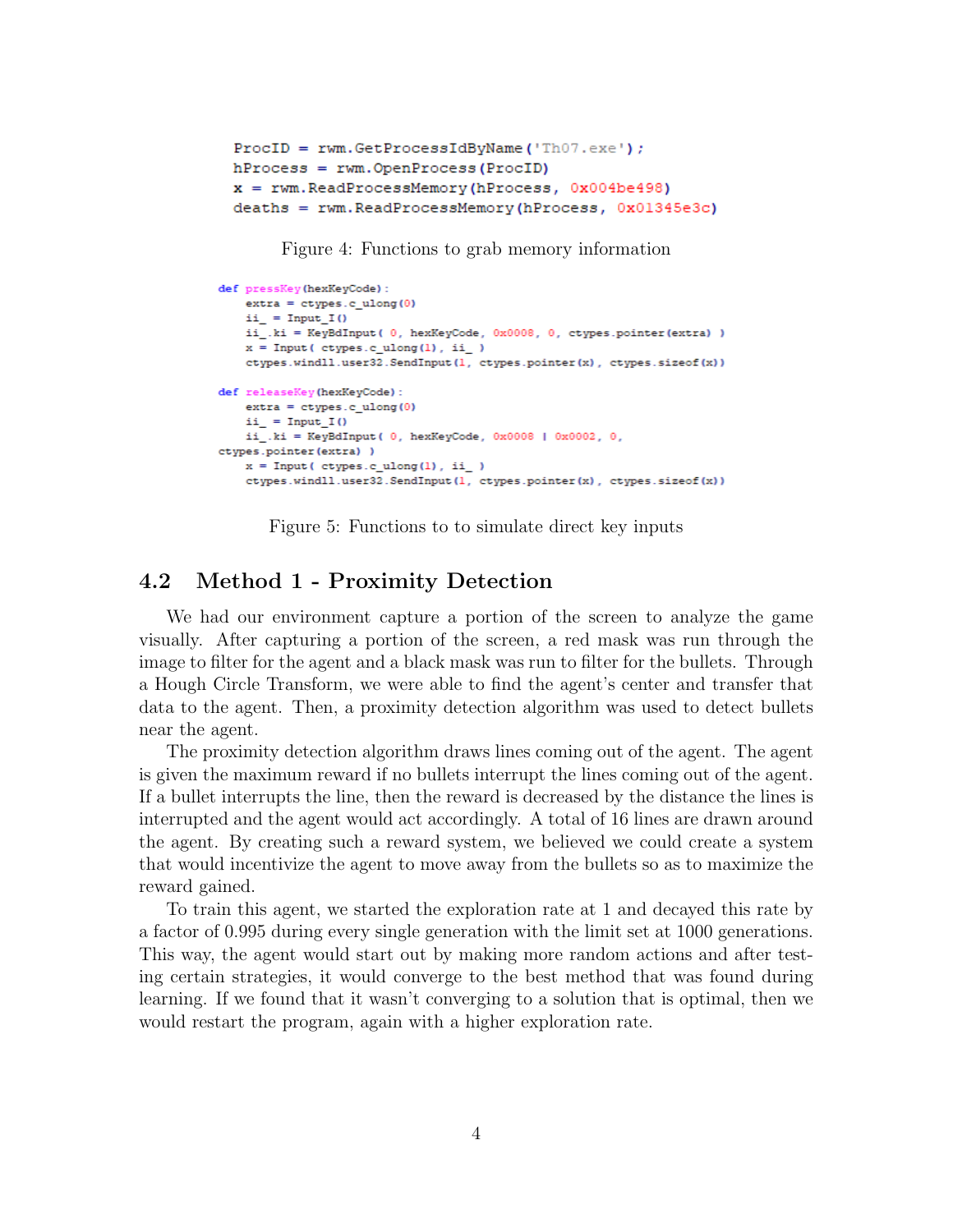

Figure 6: The proximity detection algorithm draws lines coming out of the agent and shows the closest bullet (indicated by a green line) to the user.

Results: For this specific trial, we ran the game at full speed. The computer we used could grab an image and process it about every 17ms on this algorithm. The test length was set at 50. After about 14 hours of training and 600 episodes, the agent had learned to dodge and could consistently score about 20% better than when it first started but had trouble getting further. The agent had learned to stay still by alternating left and right. The agent had also learned to stay next to the walls so that the dodging becomes easier, but still had trouble dodging the faster bullets.

We suspect that the reason that it had trouble dodging the faster bullets is because there wasn't enough time for the agent to predict the bullet trajectory and react accordingly. In order to fix this, we could either slow down the game or run this reinforcement algorithm on a faster GPU and the images would be analyzed at a faster rate. We could also extend the test length so that the agent can see the bullets coming in sooner. Another issue was the perception of time on the agent, although we could obtain images at a fairly consistent rate, a slight difference ( 3ms) in timing may affect what the agent decides to do. Using a faster GPU, we would be able to set a limit for the frame rate to match the game.

#### 4.3 Method 2 - Bullet Prediction

We started off by capturing a section of the screen to analyze the trajectory of the bullets and enemies on screen. Then we used OpenCV's contour functions to determine the location and the quantity of the enemies on the screen. We would compare frame by frame to determine the trajectory of the bullets so that the agent could dodge more efficiently. The trajectories of the black elements on the screen (theoretically the bullets) would be stored as a slope and converted into the state that the agent analyzes. If the agent was in the way of one or more of the trajectories, the agent would receive a negative reward based on how far the object is, otherwise, it would receive a positive reward.

Results: For this specific trial, we ran the game at full speed. The computer we used could grab an image and process it about every 10-400ms. The speed at which the image is processed depends on how many lines are generated from trajectory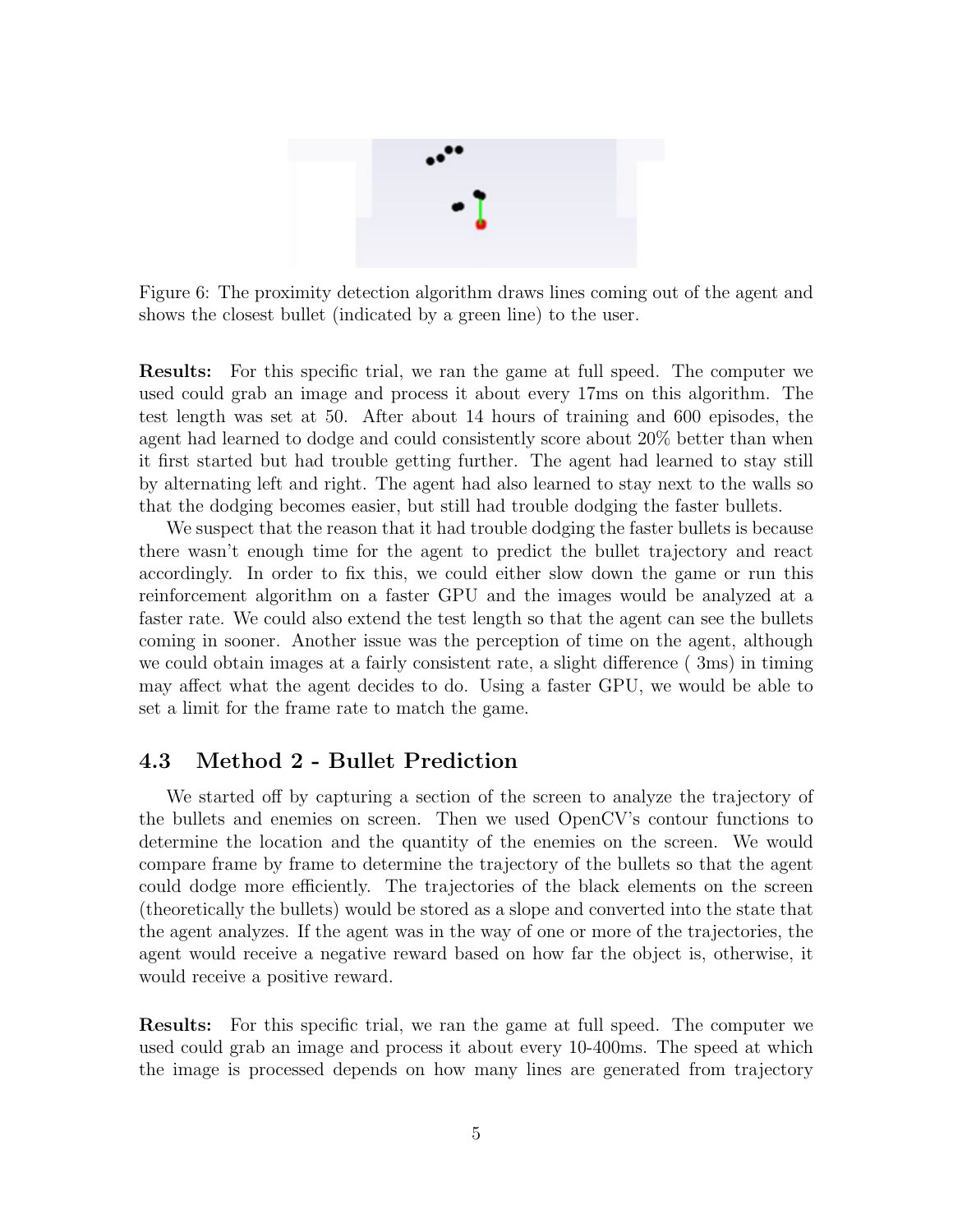

Figure 7: Blue lines are calculated trajectories

slopes. This tracking algorithm made use of the centers generated by the contour algorithm in OpenCV as well as a localized proximity algorithm. Because the centers generated are slightly inaccurate (sometimes multiple centers would be found where one center should be or a previously found center would be analyzed to be stationary), the prediction lines that are made are not reliable at all. Figure 7 shows what these trajectories look like. In the Figures 7a and 7c, most of the detected contours don't have a slope associated with it because it has not moved since the last frame. Figure 7b shows when all of the black elements are moving at a speed high enough for the algorithm to see the change in centers.

Our attempt to fix this was to use Kalman filters along with the centers but the code was not optimized for tracking a changing amount of objects on the screen. This filter would run would confuse different objects as they disappear and reappear on screen.

#### 4.4 Method 3 - Image Stacking

As before, we had our environment capture a portion of the screen to analyze the game visually. However, for this method we used the same method created by Thomas Simonini that was used to develop an algorithm to play the game Doom [2]. However, for this method we had the environment capture a portion of the screen four times and convert those four frames into grayscale images. Then we created a single stack of those four images and passed that stack as an input into the Deep Q Neural Network. The frames were processed by three convolution layers each using an Exponential Linear Unit activation function. A fully connected layer with ELU activation function and another fully connected layer with a linear activation function produced the Q-value estimation for each action. On top of this, we stored observed experiences in a reply memory and select a small batch of these memorized experiences and learned from that batch using a gradient descent update step.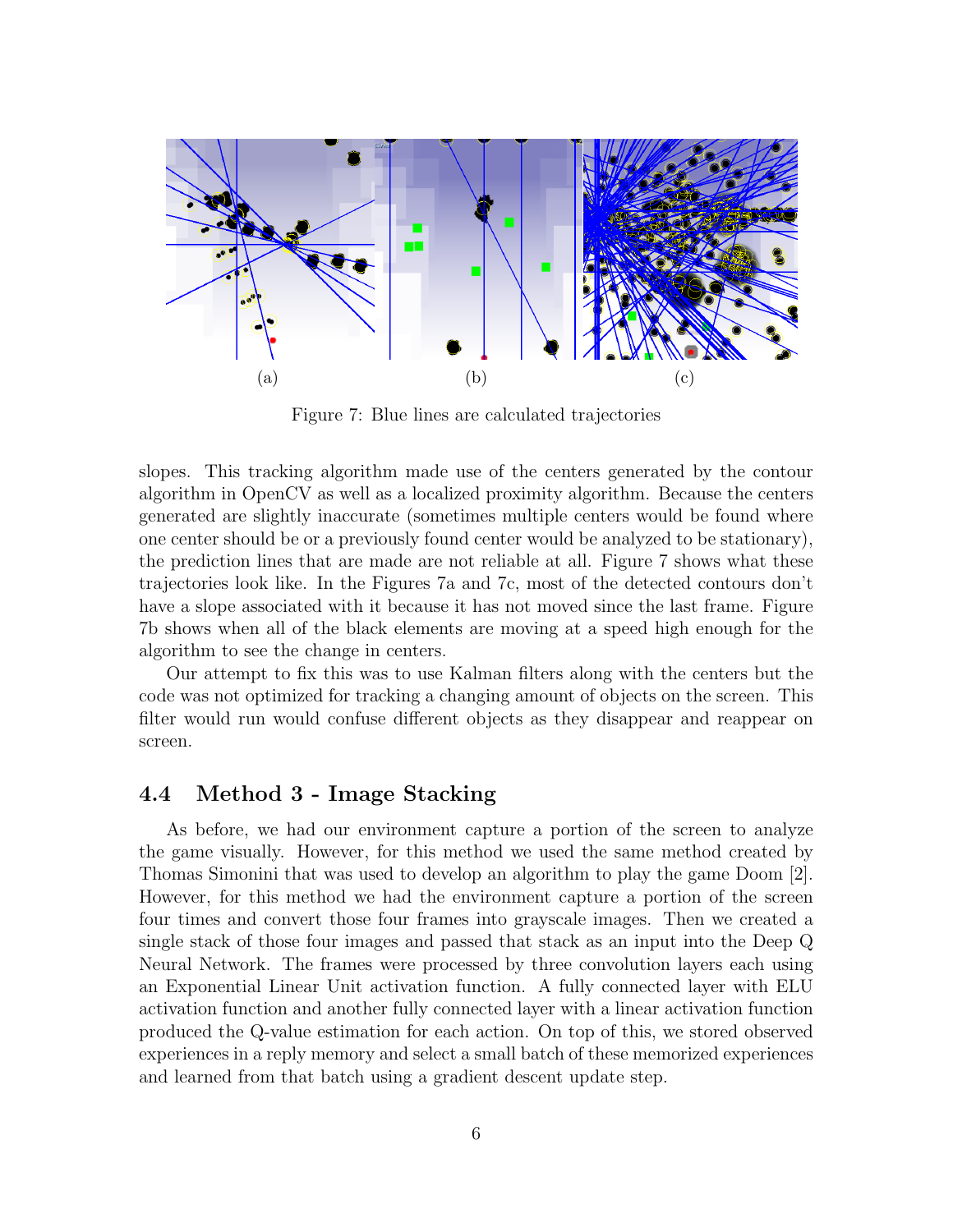Results: When running it on our own computer, we found that this algorithm takes too long to run. One action takes about 5 seconds to run. If we were to have the agent make a decision every single time the game changed, we would have to slow the game to a crawl and run the game for about 2 hours per episode. Upon further inspection, we found that only the learning part of the algorithm (shown in Figure 8) takes this amount of time because it has to sort through all of the frames. A solution would be to switch to another dedicated GPU so we can run it faster.

```
# Get O values for next state
Qs next state = sess.run(DQNetwork.output, feed dict = {DQNetwork.inputs : next states mb})
# Set Q target = r if the episode ends at s+1, otherwise set Q target = r + gamma*maxQ(s', a')
for i in range (0, len(batch)):
   terminal = dones mb[i]# If we are in a terminal state, only equals reward
    if terminal:
       target Qs batch.append(rewards mb[i])
   else:target = rewards_mb[i] + gamma * np.max(0s_next_state[i])
       target_Qs_batch.append(target)
targets mb = np.array([each for each in target Qs batch])loss, = sess.run([DQNetwork.loss, DQNetwork.optimizer],
                    feed_dict={DQNetwork.inputs_: states_mb,
                              DONetwork.target Q: targets mb,
                              DONetwork.actions_: actions_mb})
```
Figure 8: The learning section of the Image Stacking algorithm.

## 5 Conclusion

Moving forward, further research could be conducted to improve the processing speed for the development of the environment and optimization of the reward function to improve the algorithm. A way to save the progress or the reward function so as to not have to repeat the program from episode 0 should also be added to allow for transfer learning opportunities. Finally, research could be done to determine whether the processing delay resulting from an algorithm that predicts bullet patterns is negligible in comparison to the value such an algorithm could bring to the agent's evasion efficiency and accuracy.

## 6 Next Steps

With this research as a foundation, we hope to create a more efficient prediction algorithm to predict the trajectory of the bullets in the game. Perhaps creating a separate neural network for Touhou to track bullets might be a viable solution. We